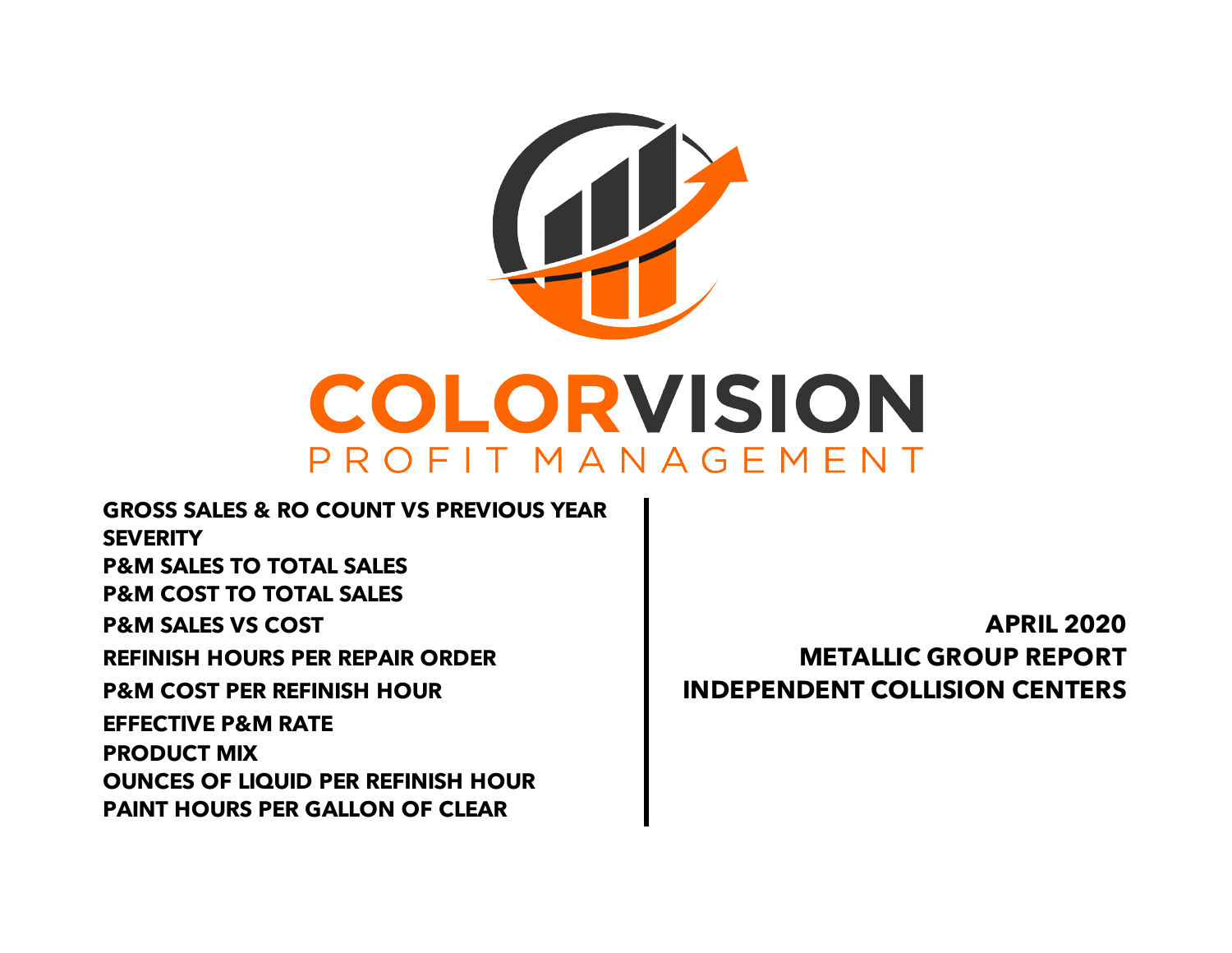

#### **YTD GROSS SALES & RO COUNT GROWTH VS PRIOR PERIOD**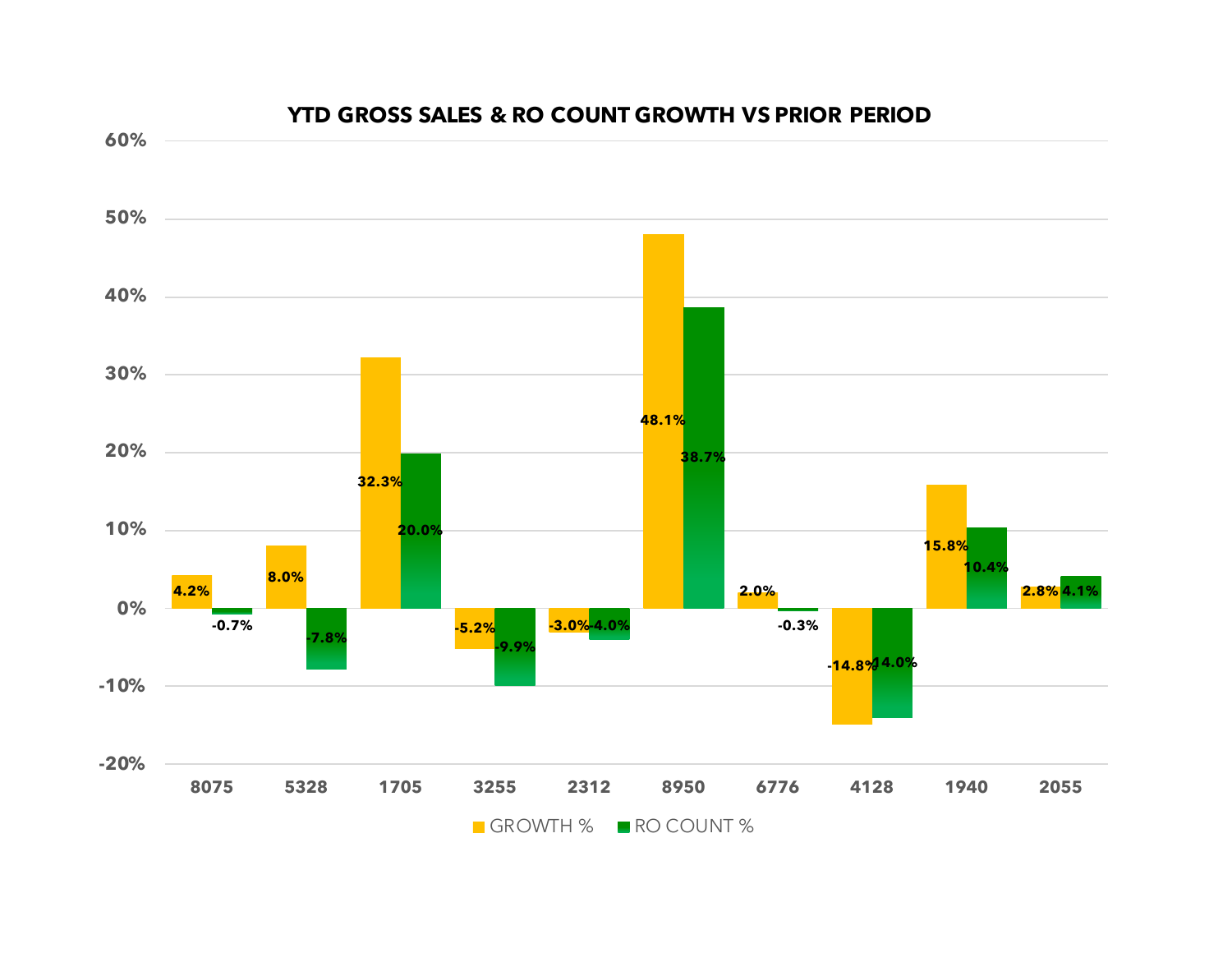

**YTD SEVERITY**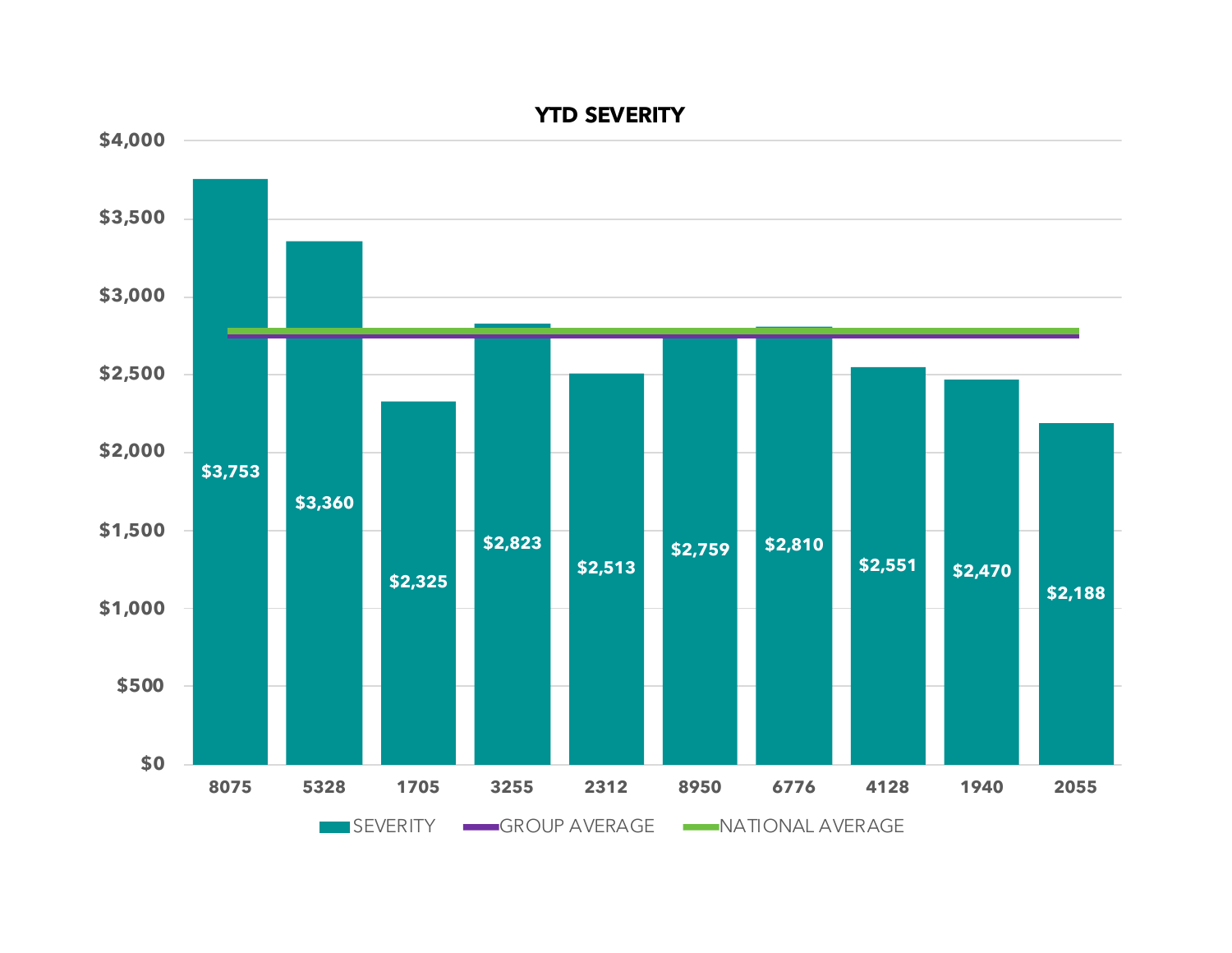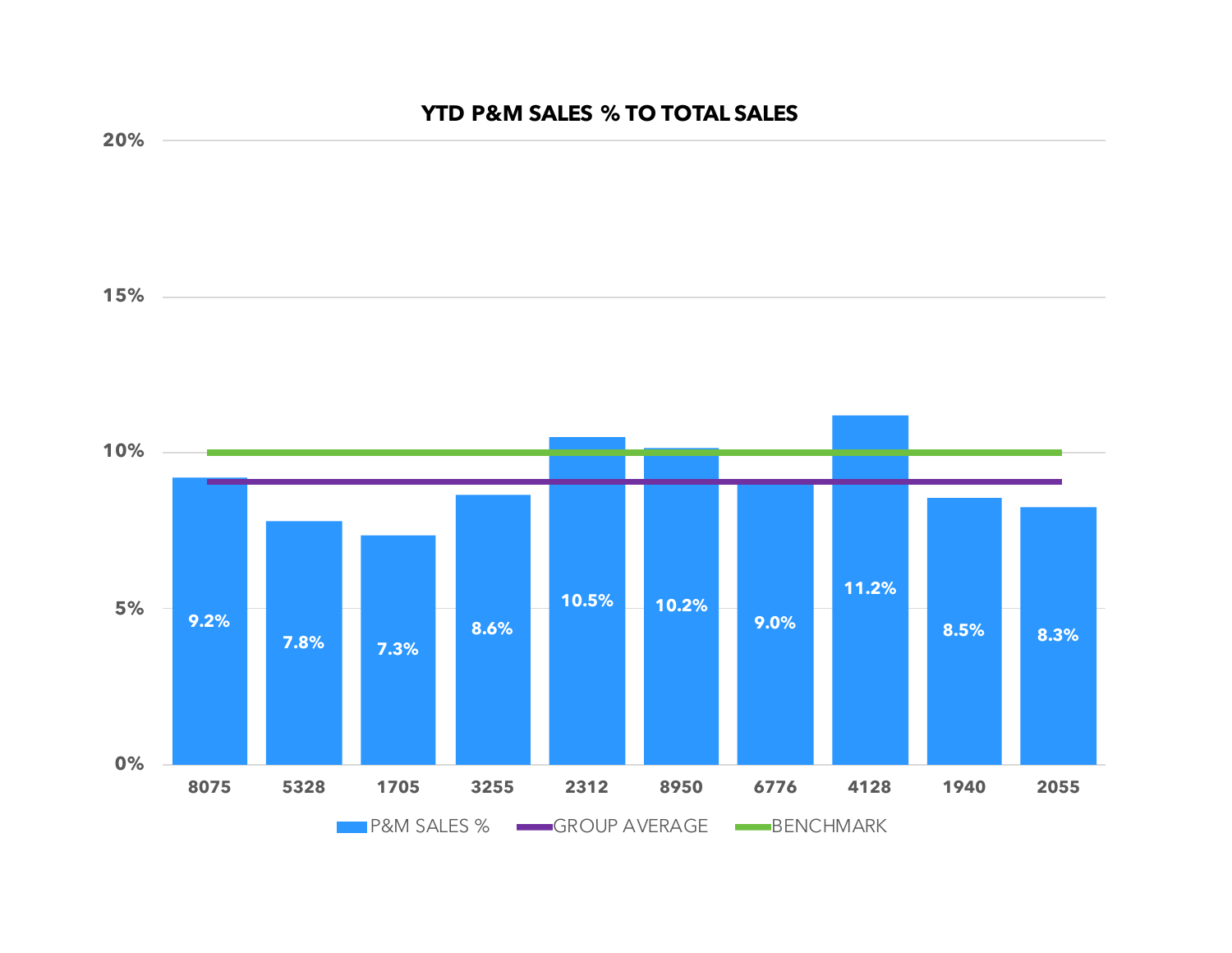# **YTD P&M COST % TO TOTAL SALES**

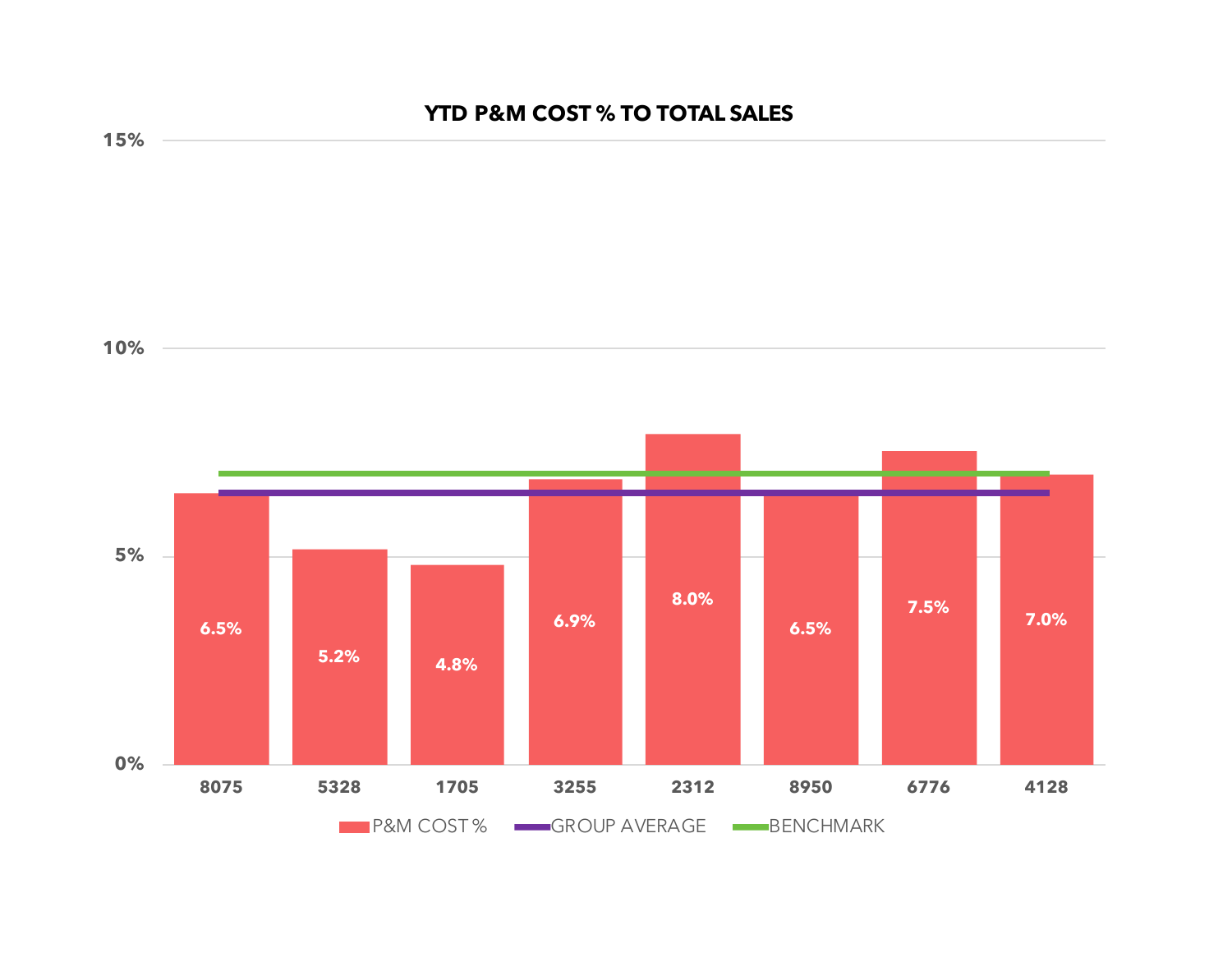## **YTD P&M SALES VS COST**



**15%**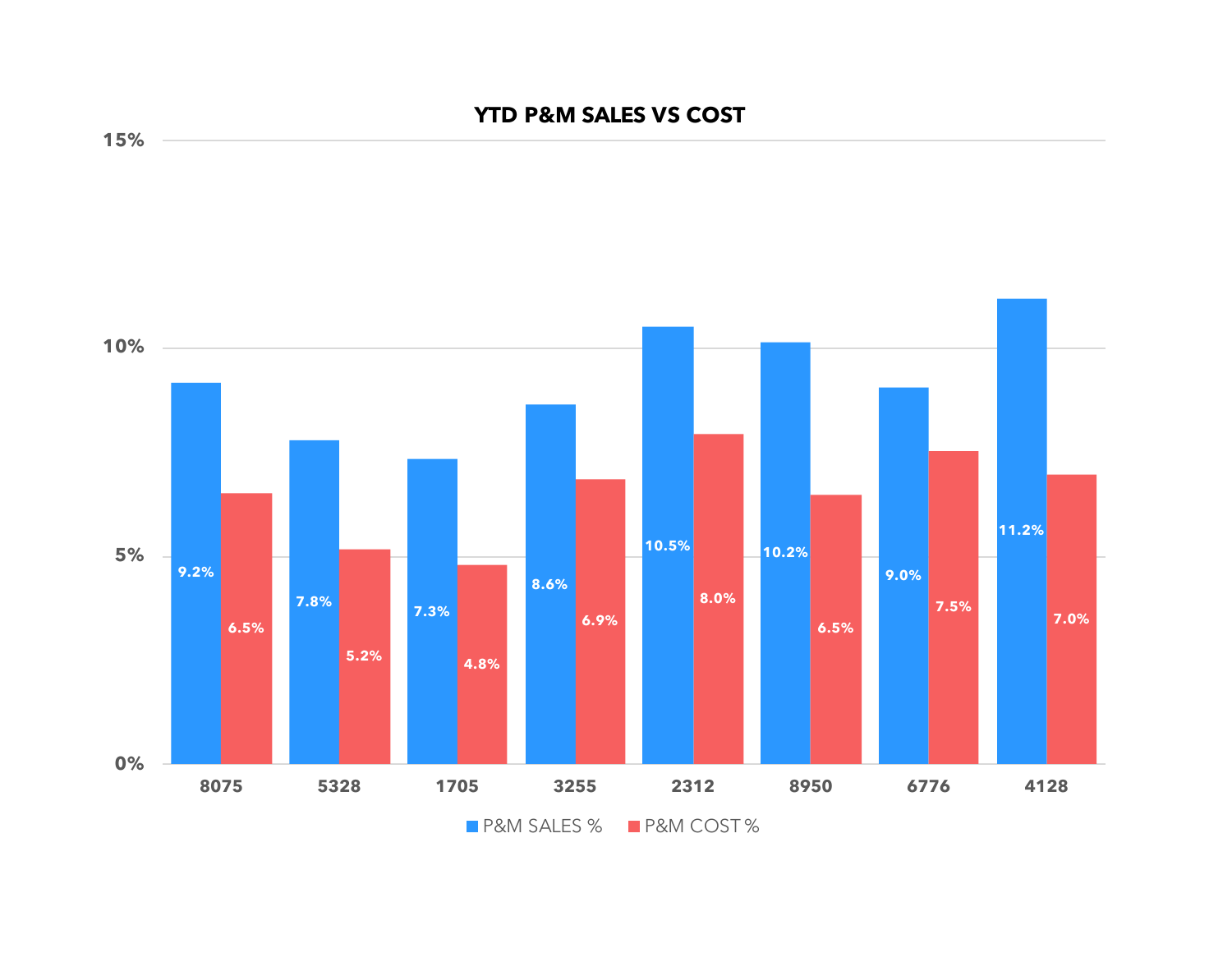

### **YTD REFINISH HOURS PER REPAIR ORDER**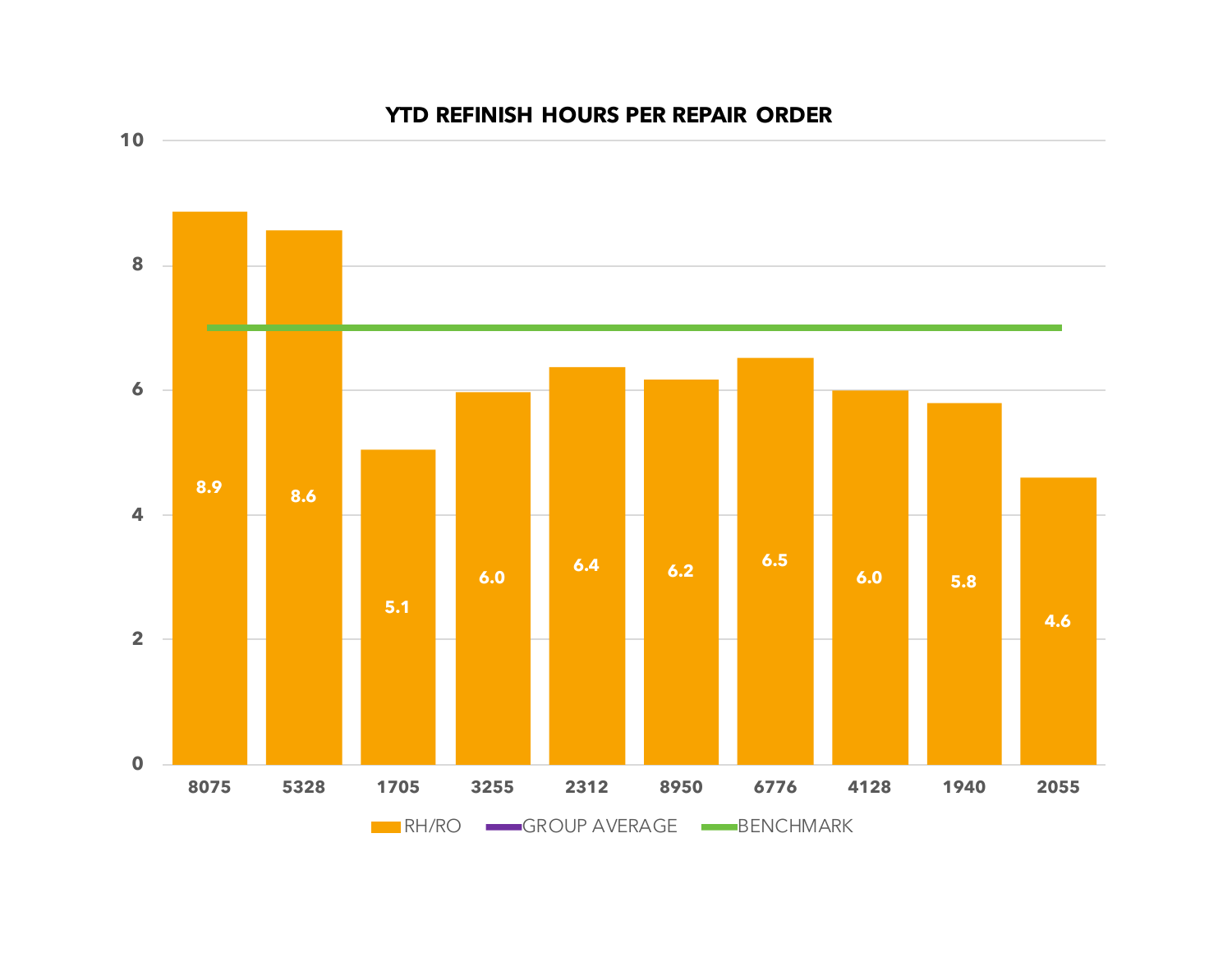

#### **YTD P&M COST PER REFINISH HOUR**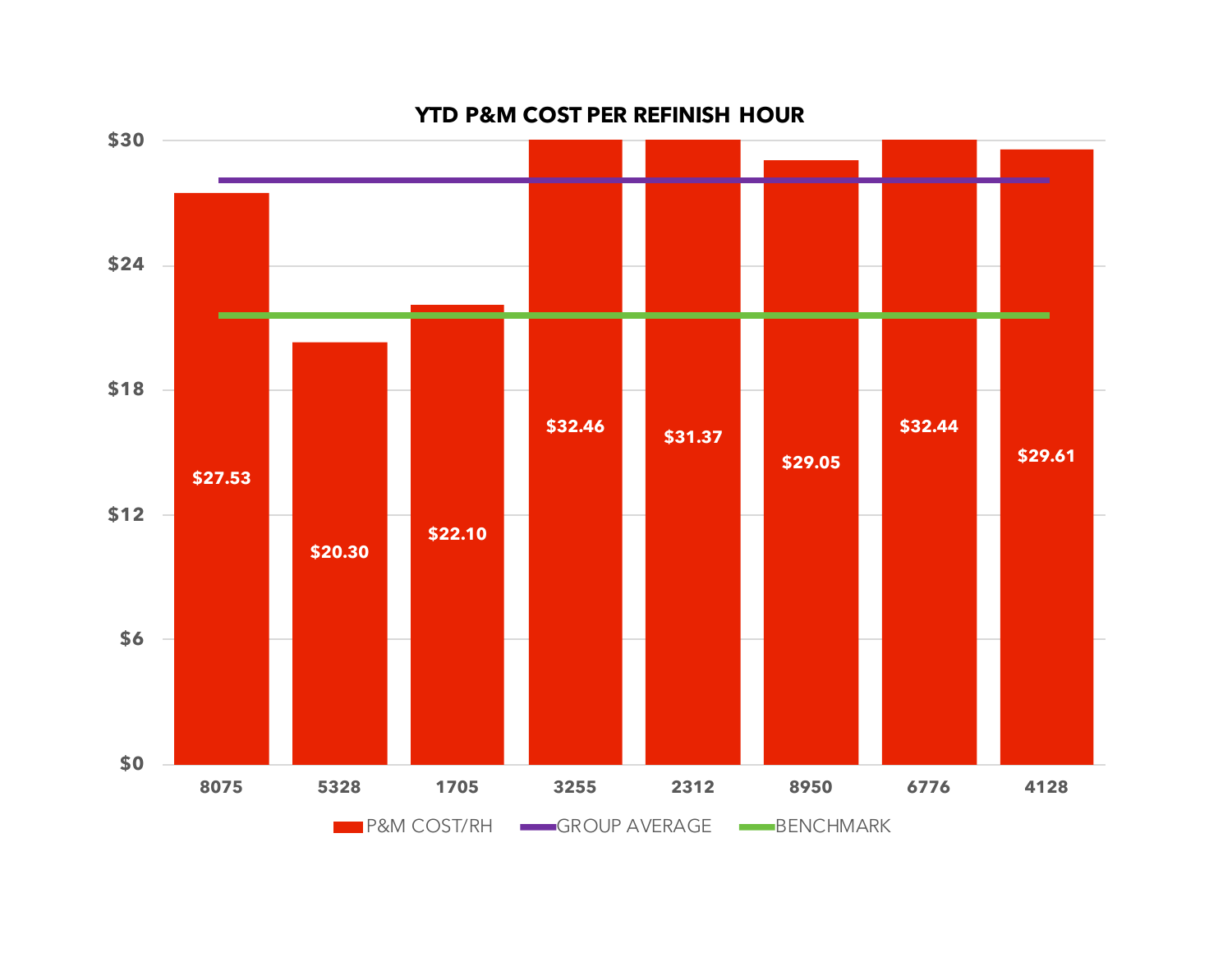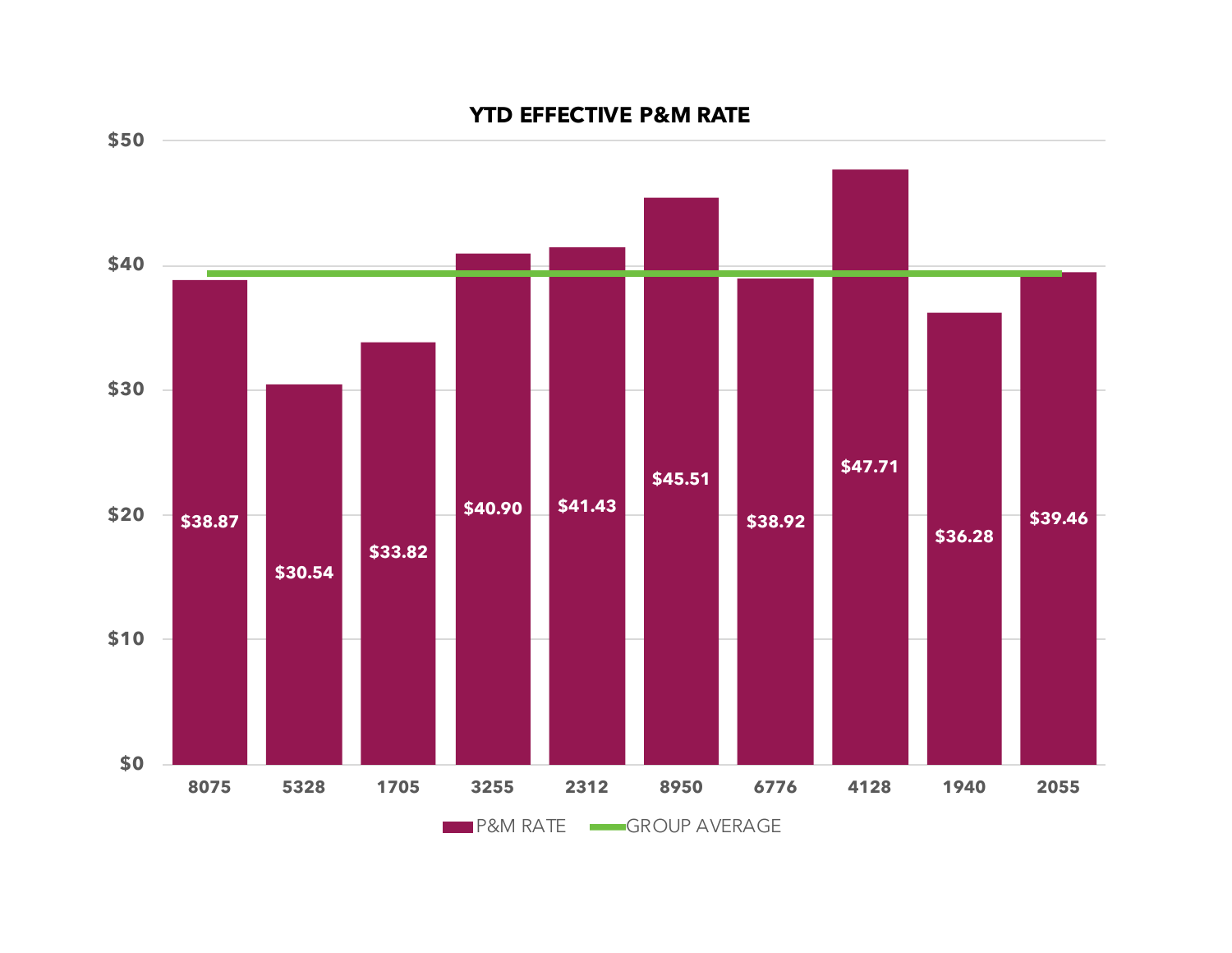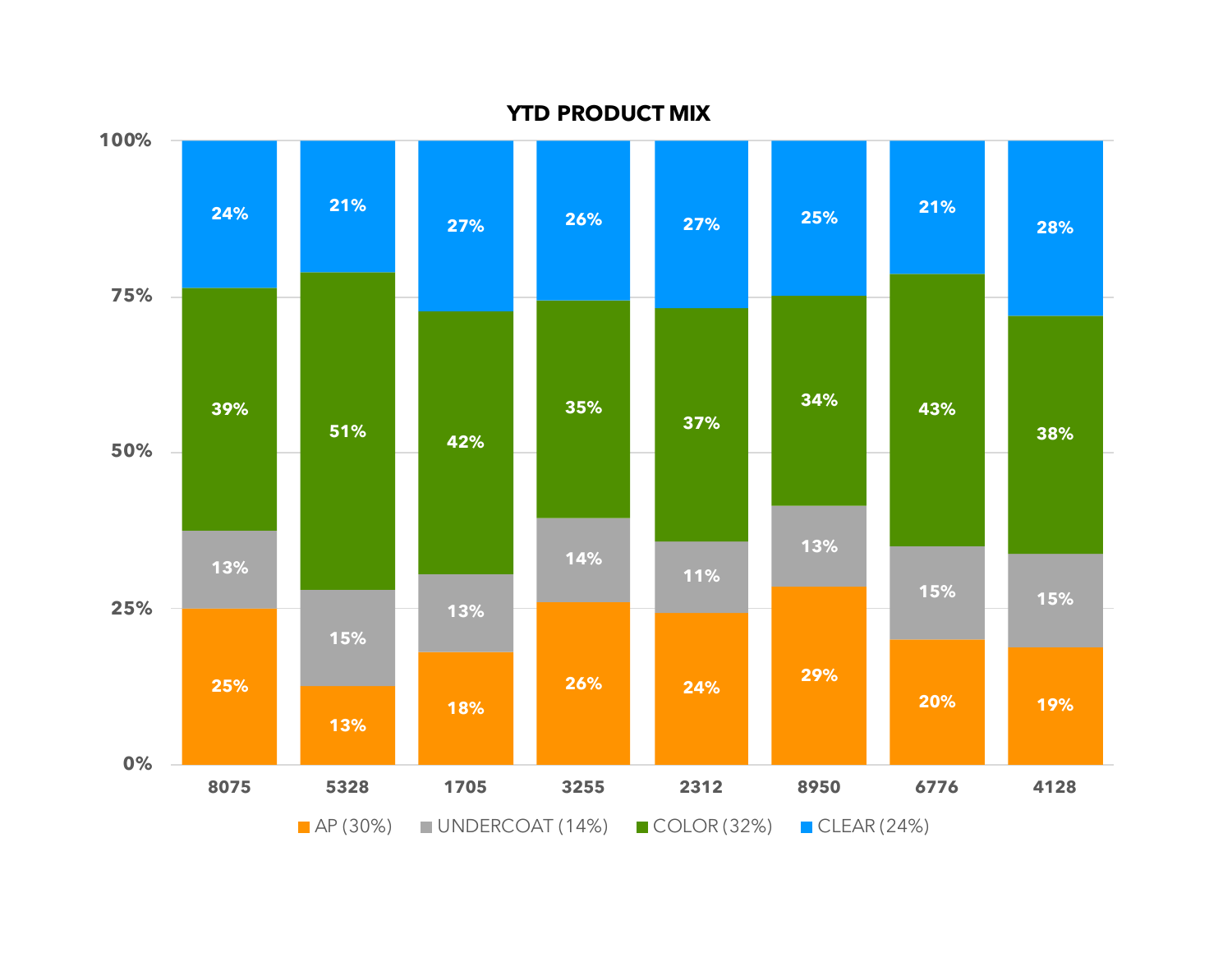



**10**